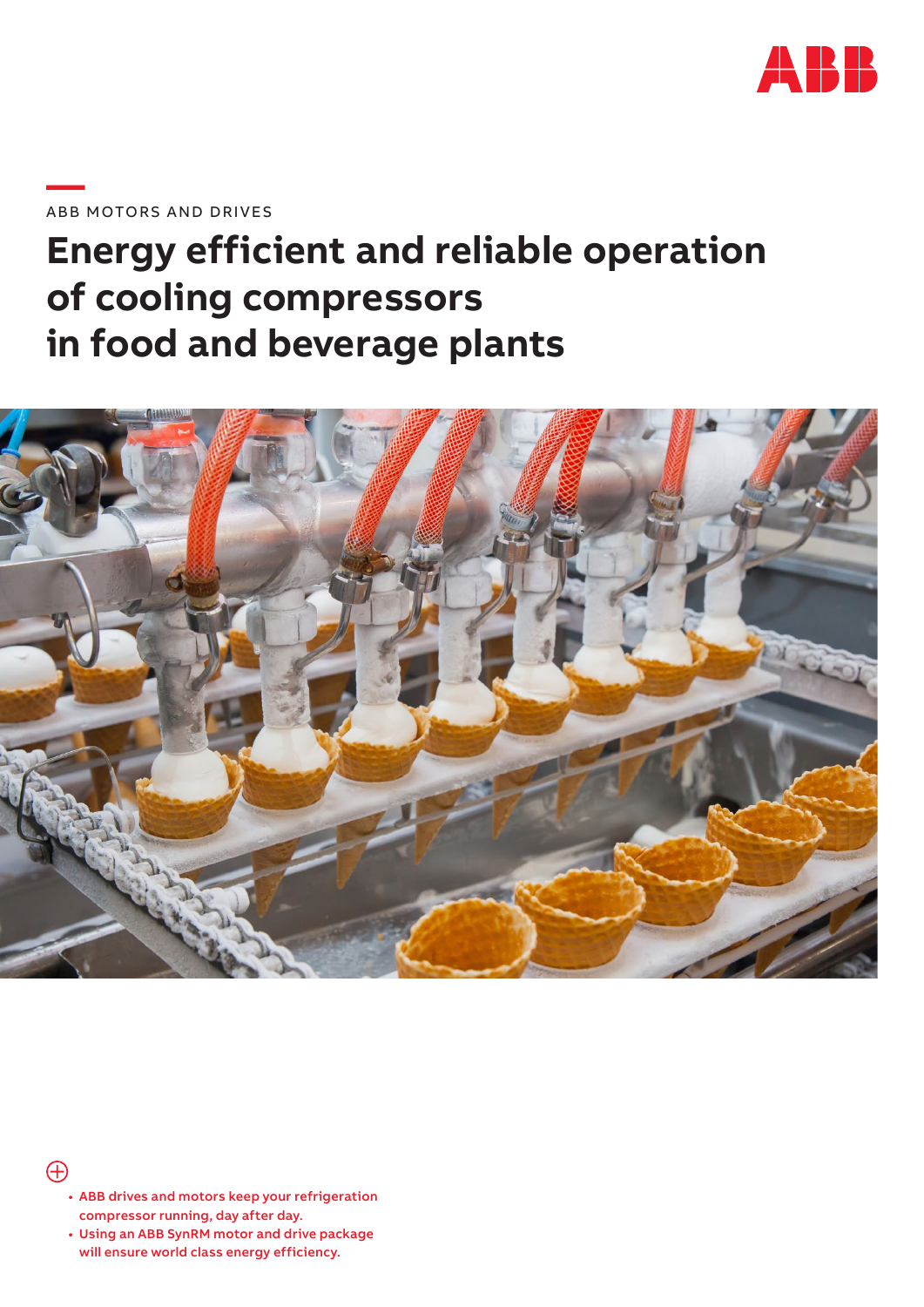## **— Sustainability. Reliability. Quality. Efficiency. Everything counts.**

Refrigeration accounts for a large portion of the electricity bill in a food processing plant. An energy efficient drive and motor package will reduce energy consumption while making food safety a priority.

#### One stop shop

Highest efficiency available with the SynRM and drive package from one supplier.

#### Non-stop operation

Rely on ABB drives and motors to keep your cooling compressor running, day after day. SynRM motors run with lower bearing and winding temperatures, which further increases reliability.

#### Precise cooling

SynRM technology with encoderless open loop control provides highly accurate speed control. This ensures that required torque can be maintained under changing load conditions, while minimizing energy consumption.

#### High efficiency

The combination of SynRM technology with variable speed drive control offers the highest package efficiency over the whole power range. Compared to a conventional AC motor and drive, you can achieve up to 10% reduction in energy consumption. As a result, the payback time for the SynRM solution could be less than one year.



**We have a portfolio of global services to meet your needs**

No matter where your cooling compressor is installed or used, our wide service partner network provides global support available locally. From recovery services to performance improvement services, we can make the difference for you every day by keeping your operations running profitably, safely, and reliably. Our domain expertise is strengthened by a service offering tailored to your needs and delivered through the ABB Motion OneCare agreement.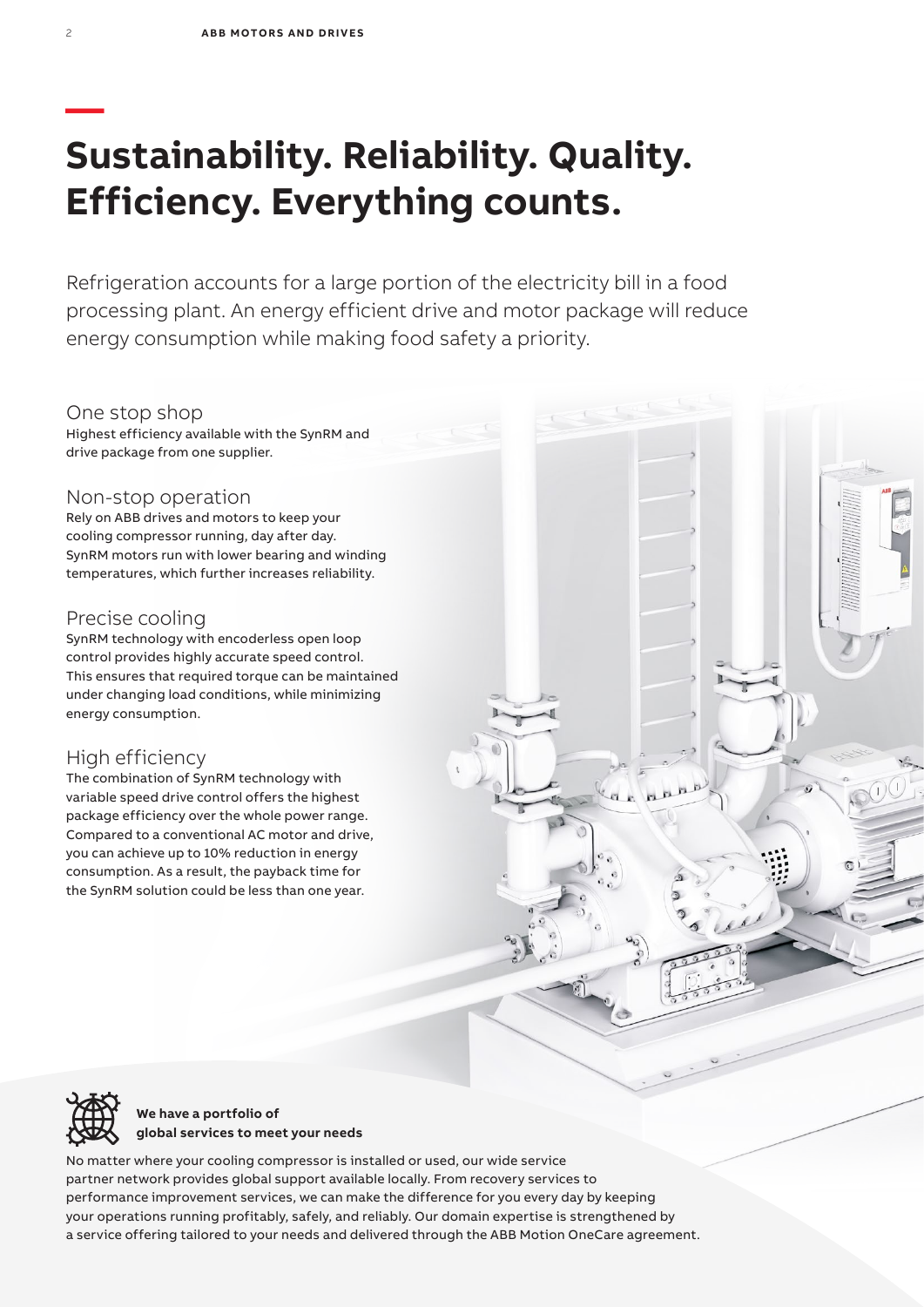



— ABB offers a broad portfolio of motors for the food and beverage industry that will help you achieve better efficiency and reliability.

#### **IE5 Synchronous Reluctance Motors (SynRM)**

- Very high efficiency up to IE5 reduces energy consumption and emissions
- Lower winding and bearing temperatures mean improved reliability and longer lifetime
- Enables precise cooling through accurate speed and torque control
- Quiet operation reduces noise for a better working environment
- Available in the power range 5.5-315 kW, IEC frame sizes 132-315
- Magnet free rotor increases reliability and reduces the need for service

Variable speed drives enable a more efficient operation, extension of the equipment lifetime, and cost savings.

Motors driving refrigeration systems are normally run at a constant speed even though the load is varying. By using drives, the speed of the motor can be varied to meet the dynamic load demand, thereby reducing the amount of energy consumed.

- Drives that provide even better levels of energy efficiency
- Compact general purpose and industrial drives that offer precise control, flexible integration. The drive types include the wall-mounted (ACS580-01), cabinet-built (ACS580-07) and drive module (ACS580-04) variant of the ACS580 series. The industrial drives include the drive module variant (ACS880-04), cabinet-build variant (ACS880-07) and the cabinet-built ultra-low harmonic variant (ACS880-37). We also offer a broad compatibility with your plant's existing automation networks and systems
- Wide range of fieldbus adapters enable connectivity with all major automation networks
- Bluetooth capability and mobile app to connect and control drives that are difficult to access
- Safe torque off (SIL 3/PL e) function ensures machine production and personnel safety
- Compact design for easy installation, commissioning and maintenance